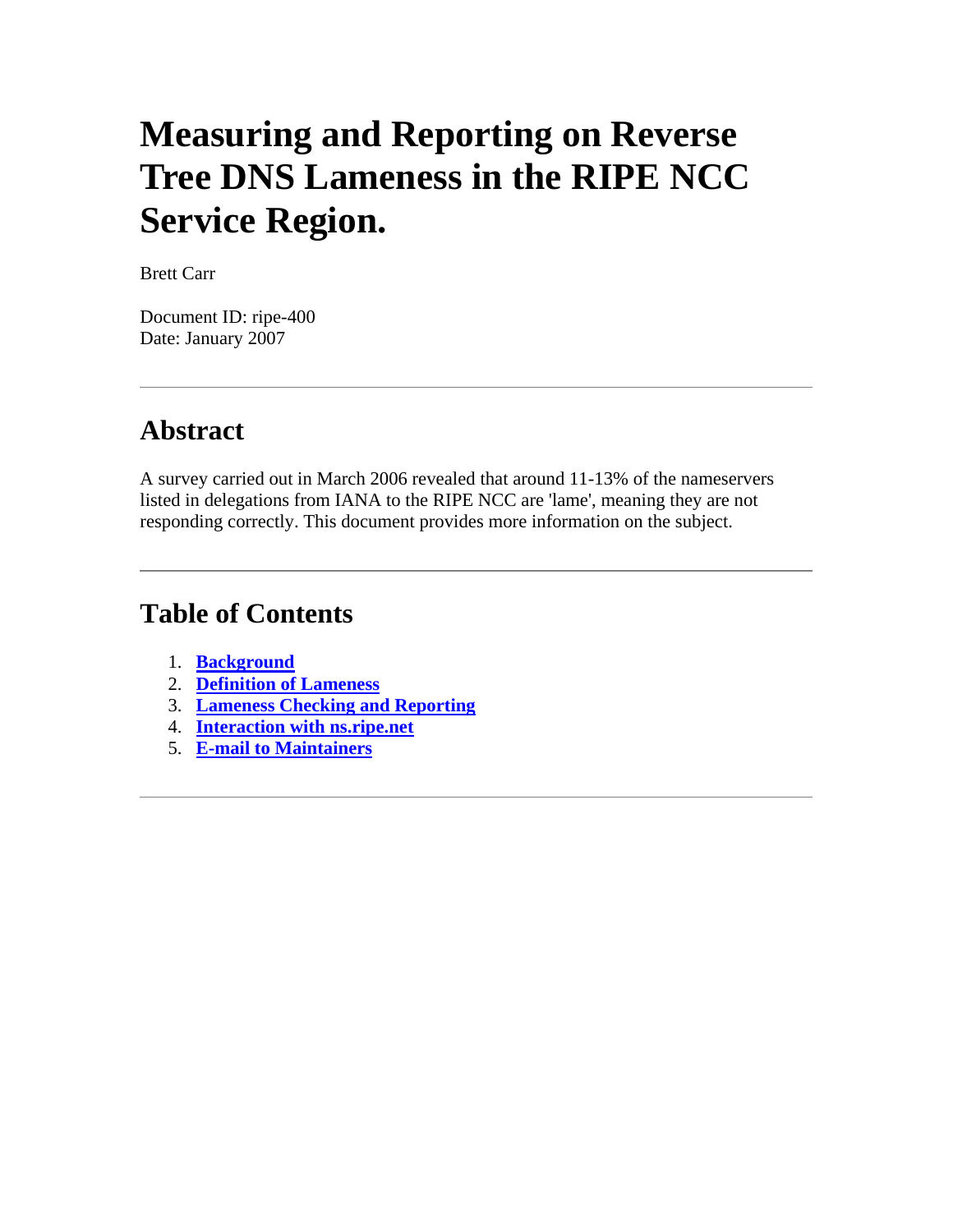## **1. Background**

The Internet Assigned Numbers Authority (IANA) has delegated the following zones to the RIPE NCC:

| IPv4                                |                     | IPv6                                                                    |  |
|-------------------------------------|---------------------|-------------------------------------------------------------------------|--|
| $ 62.in-addr.$ arpa                 | 89.in-addr.arpa     | $ a.0.1.0.0.2.i\rho 6.\text{arg}a   6.1.1.0.0.2.i\rho 6.\text{arg}a $   |  |
| $\ $ 77.in-addr.arpa                | 90.in-addr.arpa     | $ a.1.1.0.0.2.i\rho 6.\text{arg} a \  7.0.1.0.0.2.i\rho 6.\text{arg} a$ |  |
| $\vert$ 78.in-addr.arpa             | 91.in-addr.arpa     | $ a.4.1.0.0.2.i\rho 6.\text{arg} a \  7.1.1.0.0.2.i\rho 6.\text{arg} a$ |  |
| $\ $ 79.in-addr.arpa                | 141.in-addr.arpa    | $b.0.1.0.0.2$ .ip6.arpa $ 8.0.1.0.0.2$ .ip6.arpa                        |  |
| $\vert$ 80.in-addr.arpa             | 145.in-addr.arpa    | $ b.1.1.0.0.2.i\rho 6.\text{arg}a   9.0.1.0.0.2.i\rho 6.\text{arg}a $   |  |
| $\vert 81 \ldots$ and $\ldots$ arpa | 151.in-addr.arpa    | $b.4.1.0.0.2$ .ip6.arpa                                                 |  |
| $\parallel$ 82.in-addr.arpa         | 188.in-addr.arpa    | c.4.1.0.0.2.ip6.arpa                                                    |  |
| $\left  83 \right $ .in-addr.arpa   | 193.in-addr.arpa    | d.4.1.0.0.2.ip6.arpa                                                    |  |
| $\ 84$ .in-addr.arpa                | 194.in-addr.arpa    | 0.a.2.i p6. arpa                                                        |  |
| $\ 85 \text{.in-addr}$ .arpa        | 195.in-addr.arpa    | 4.1.1.0.0.2.ip6.arpa                                                    |  |
| $\left  86 \right $ . anddr. arpa   | $212.in-addr. arpa$ | 5.1.1.0.0.2.ip6.arpa                                                    |  |
| $\left  87 \right $ .in-addr.arpa   | 213.in-addr.arpa    | 6.0.1.0.0.2.ip6.arpa                                                    |  |
| 88.in-addr.arpa                     | $217.in-addr. arpa$ |                                                                         |  |

- *List of delegations was correct at publication date.*
- *This table includes those parts of Early Registration Transfer (ERX) space that are under the control of the RIPE NCC*.
- *[ERX](http://www.ripe.net/projects/erx/index.html) was a project to take IP allocations made before the RIR System started and move them into management by Regional Internet Registries.*

## **2.Definition of Lameness**

There are several [definitions of lameness](http://rfc.net/rfc1912.html) available. However, within the context of this document and these checks, a server will be regarded as lame if it does not satisfy the following test:

- The target of an NS RR must resolve into at least one address record RR (A or AAAA RR).
- A standard DNS UDP query with RD=0 for an SOA RR in the IN class, with QNAME=zonename, must result in an authoritative response, sent from the same address the queries were targeted at with a single SOA RR for the QNAME in the answer section.
- This testing will be network layer protocol independent.

**If a server fails this test it will be retried five times over a period of ten days (at varying times of day). After this time, it will be classed as lame.**